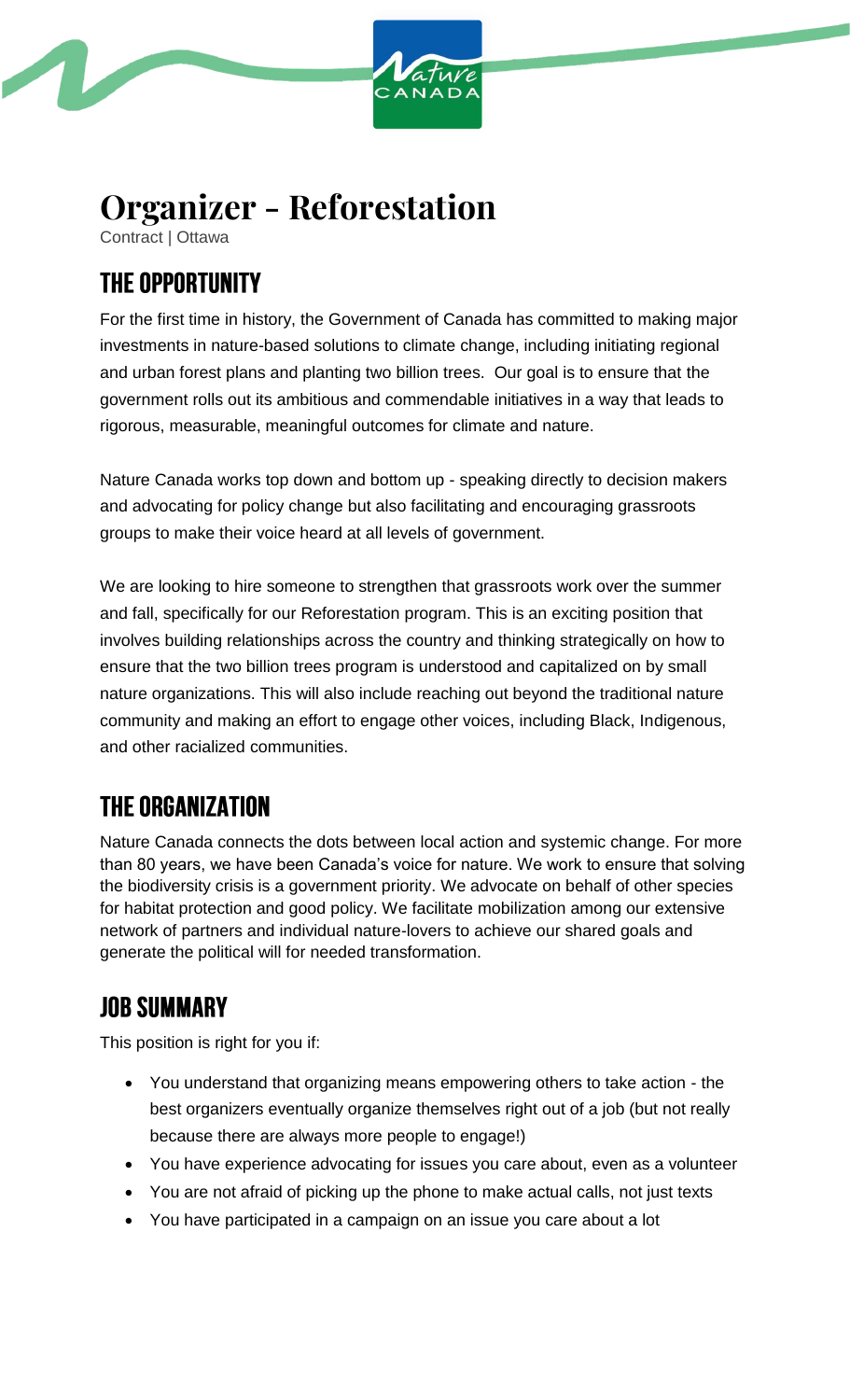

- You have motivated others to share your excitement and you can clearly explain ideas
- You have administrative skills and can be self-organized
- You have knowledge of and interest in forestry issues in Canada
- Bonus points if you are familiar with engagement organizing, are bilingual, or have database skills (especially Salesforce).

We are looking for someone who knows that all change starts with a small committed group of people consistently taking small actions that grow bigger outcomes.

## **DESCRIPTION OF DUTIES**

Your duties would include developing and managing relationships with nature organizations across Canada, including in-person, telephone, and online outreach following Nature Canada's Engagement Organizing Principles and our campaign priorities. You would work with local organizations to provide appropriate support and coaching to their conservation campaigns including on constituency building, media and digital outreach, mobilizing allies, and decision maker outreach. And you would engage local organizations and non-nature allies to participate in reforestation advocacy efforts and related events, all while also tracking relationships systematically in Nature Canada's database.

The position is based in Ottawa. Our organization is currently operating under a hybrid working model, meaning that for now two days a week will be in our bright and sunny offices, and the other three at home. This position joins a team of Nature Network Organizers and reports to the Director of Organizing.

## **QUALIFICATIONS AND EXPERIENCE**

When assessing your application, we will look for

- Relevant higher education or life experience
- A people-person who is outgoing and friendly
- Some knowledge base in conservation, forests, environmental advocacy or related
- Experience organizing people for change, ideally including engagement with diverse and racialized communities
- Experience providing training or coaching to groups or individuals
- A strategic instinct that can see the opportunities for change to happen and the path to get there